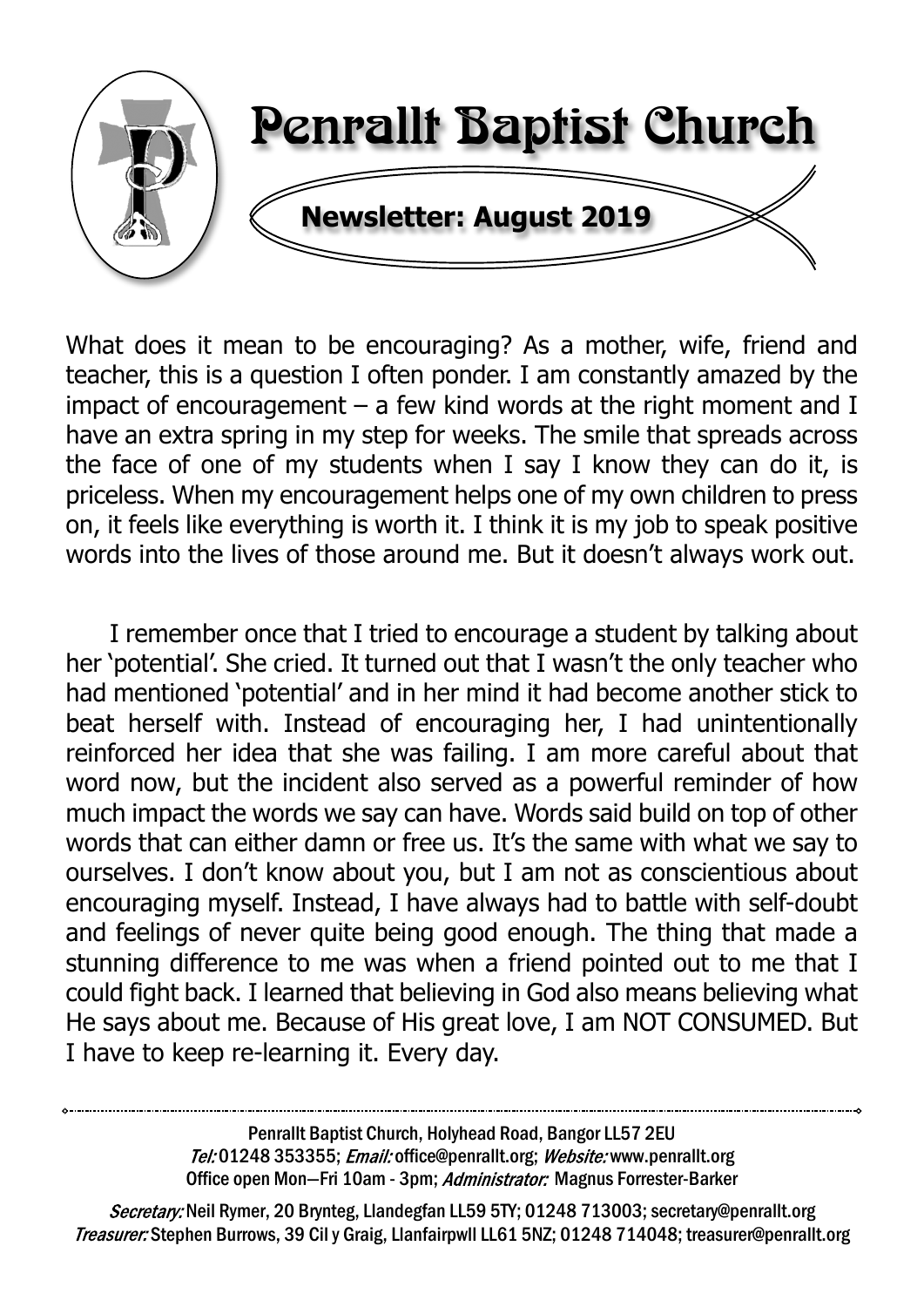So what am I saying? I'm saying that the words we say to each other and to ourselves, are powerful. Sometimes we are misunderstood when our intentions are good, but it's still so important to try. My student with 'potential' knew where I was coming from and out of my mistake, came a hard but hopeful conversation. When we lived abroad, amongst people from many different cultures, I used to pray that God would always intervene so that my words were heard as they were meant. But actually I don't think it matters where we are – it's a good prayer. Let's pray it and then ask God for open eyes and ears so that we can speak words of life, not death, and hope, not despair. Let's build up, not break down. Let's encourage one another to hold each others' arms up in the battle, knowing always that the strength is from the Lord.

Trudie Tough

#### **Provision for children during August morning services**

Please note that our Sunday schools and crèche will not be running during the month of August as the team are taking a much-needed and well-earned break. The morning services will be largely family-oriented, with material accessible for people of all-ages, but parents of young children are welcome to take them through to the rear hall or crèche during the service if necessary. Please do not leave your children unattended.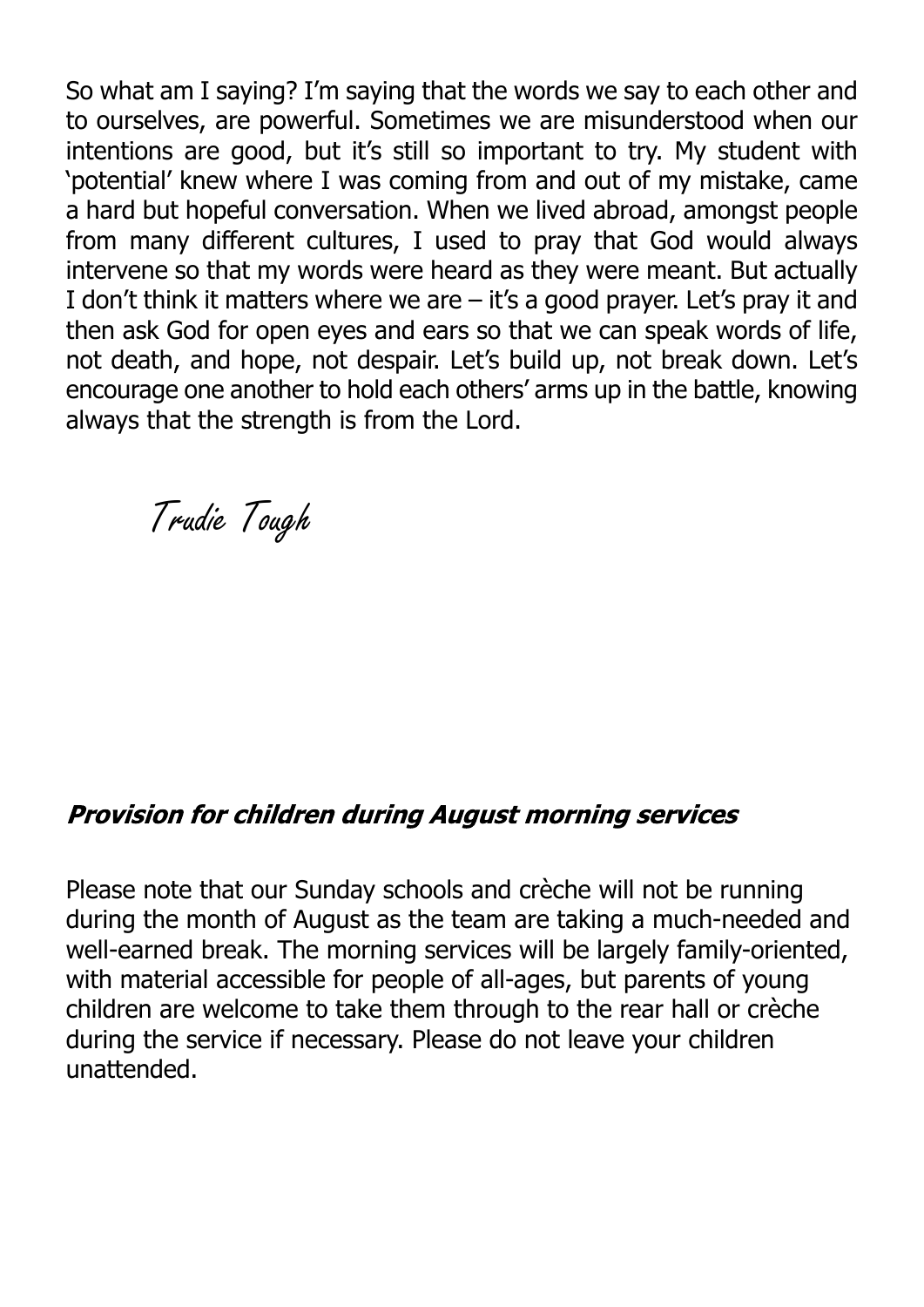# **Services This Month**

Revd. Peter Gordon-Roberts is a retired Baptist minister who lives on Anglesey. Peter and Rachel Calvert are our mission partners working with France Mission in Blois; Rachel is the daughter of Gwen Hicks, one of our church members. Revd. John Thompson is the pastor of Llanelwy Community Church and is our Moderator during our current pastoral vacancy. Revd. Peter Cousins is a former minister of Penrallt, now retired. Bob Woods and Sarah Jackson are both members of Penrallt; Sarah is one of our deacons.

# **4th August**

|                         | 10:30am A Ransom for Many<br>Preacher: Peter Gordon-Roberts                                     | Mark 10:45  |  |
|-------------------------|-------------------------------------------------------------------------------------------------|-------------|--|
| 6:00 <sub>pm</sub>      | <b>Communion Service</b><br>The Church, the bride of Christ<br>Preacher: Peter Gordon-Roberts   | Romans 7:4  |  |
| 11 <sup>th</sup> August |                                                                                                 |             |  |
|                         | 10:30am The Wrestler<br>Preacher: Peter Calvert                                                 | Genesis 32  |  |
|                         | 6:00pm The Lord is God and you are not.<br>And why that's good news<br>Preacher: Rachel Calvert | Jeremiah 18 |  |
| 18 <sup>th</sup> August |                                                                                                 |             |  |
|                         | 10:30am Family service led by Bob Woods.                                                        |             |  |
| 6:00pm                  | <b>Embracing what the Spirit is doing in us</b><br>Romans 8:1-17<br>Preacher: John Thompson     |             |  |
| 25 <sup>th</sup> August |                                                                                                 |             |  |
|                         | 10:30am Family Communion service led by Sarah Jackson.                                          |             |  |
| 6:00 <sub>pm</sub>      | Everybody wants to Rule the World: Superpowers,<br>Sungr-scary Monsters and one Very Surnrising |             |  |

**Super-scary Monsters and one Very Surprising Solution by God** Daniel 7:1-14 Preacher: Peter Cousins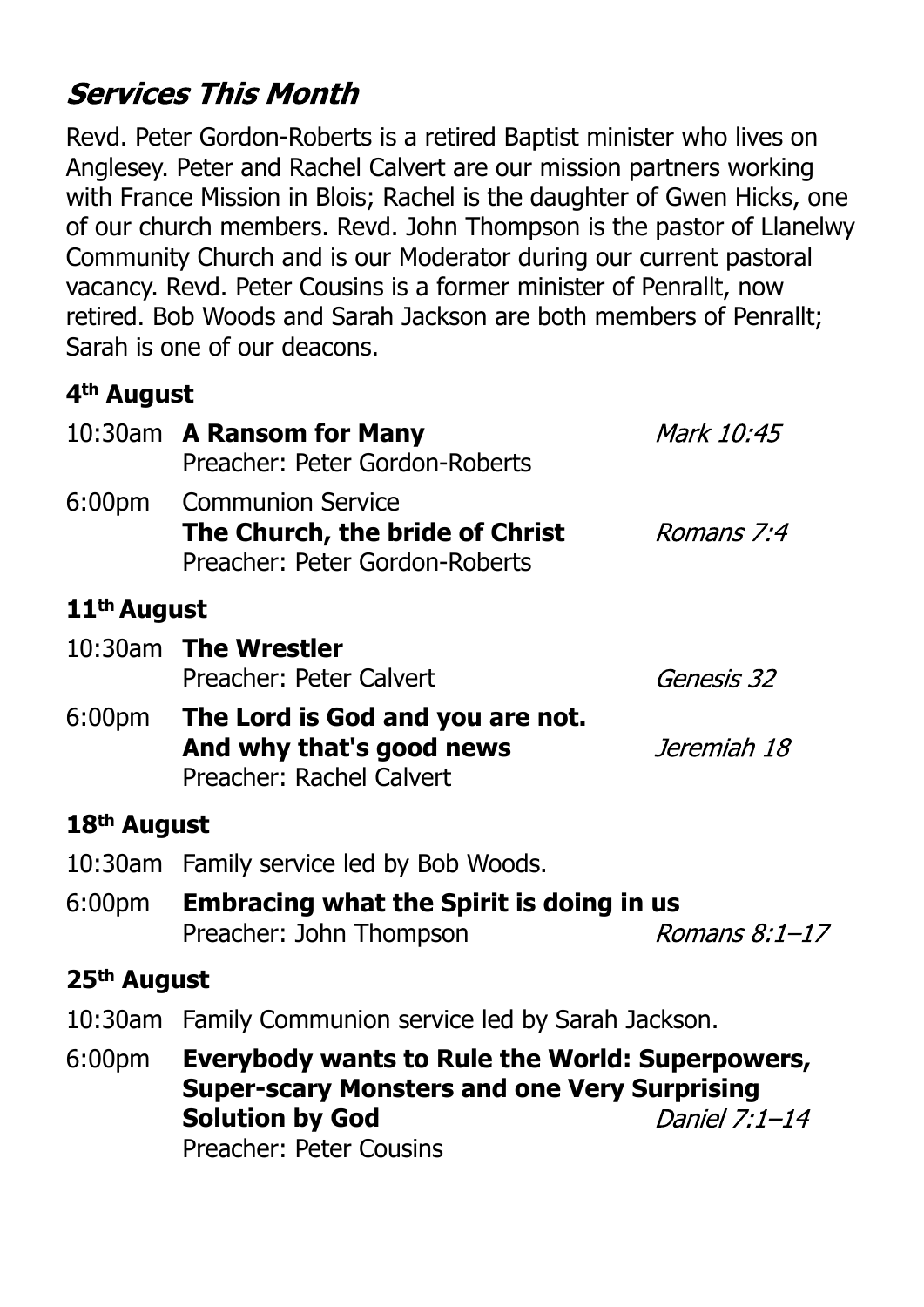# **Dates for Your Diary in August**

| <b>Saturdays</b>                             | 8:30am             | Prayer meeting in the Twrgwyn Room.                                                                            |
|----------------------------------------------|--------------------|----------------------------------------------------------------------------------------------------------------|
| Thursday 1 - Tuesday 6                       |                    | Church office closed.                                                                                          |
| <b>Wednesday 7</b>                           | $10:30$ am         | Men's prayer meeting followed by coffee.                                                                       |
| Thursday 8                                   |                    | Church office closed.                                                                                          |
| <b>Saturday 10</b>                           | 1 <sub>pm</sub>    | Wedding of Reuben Elliott and Emily<br>Partridge.                                                              |
| <b>Tuesday 13</b>                            | 7:30 <sub>pm</sub> | Monthly prayer meeting in the chapel.                                                                          |
| <b>Monday 19</b>                             | 10:30am            | Church Walk at Tre'r Ceiri.                                                                                    |
| <b>Saturday 24</b>                           | 2pm                | Wedding of Joshua Elsmore and Shiromini<br>Satkunarajah. All are welcome to attend<br>the service at Penrallt. |
| Thursday 29 - Monday 2 Church office closed. |                    |                                                                                                                |

Please see later in this newsletter for more about many of these events.

## **Children's Birthdays in August**

 9th: Zachary Randall-Jeffries 26<sup>th</sup>: Reuben Tough 28th: Rees Allen

#### Deadline for next month's newsletter: Sunday 18th August

Please send information to Magnus (office@penrallt.org; 01248 353355). All notices (including alterations to standing information) should be submitted in writing (preferably by email) as early as possible.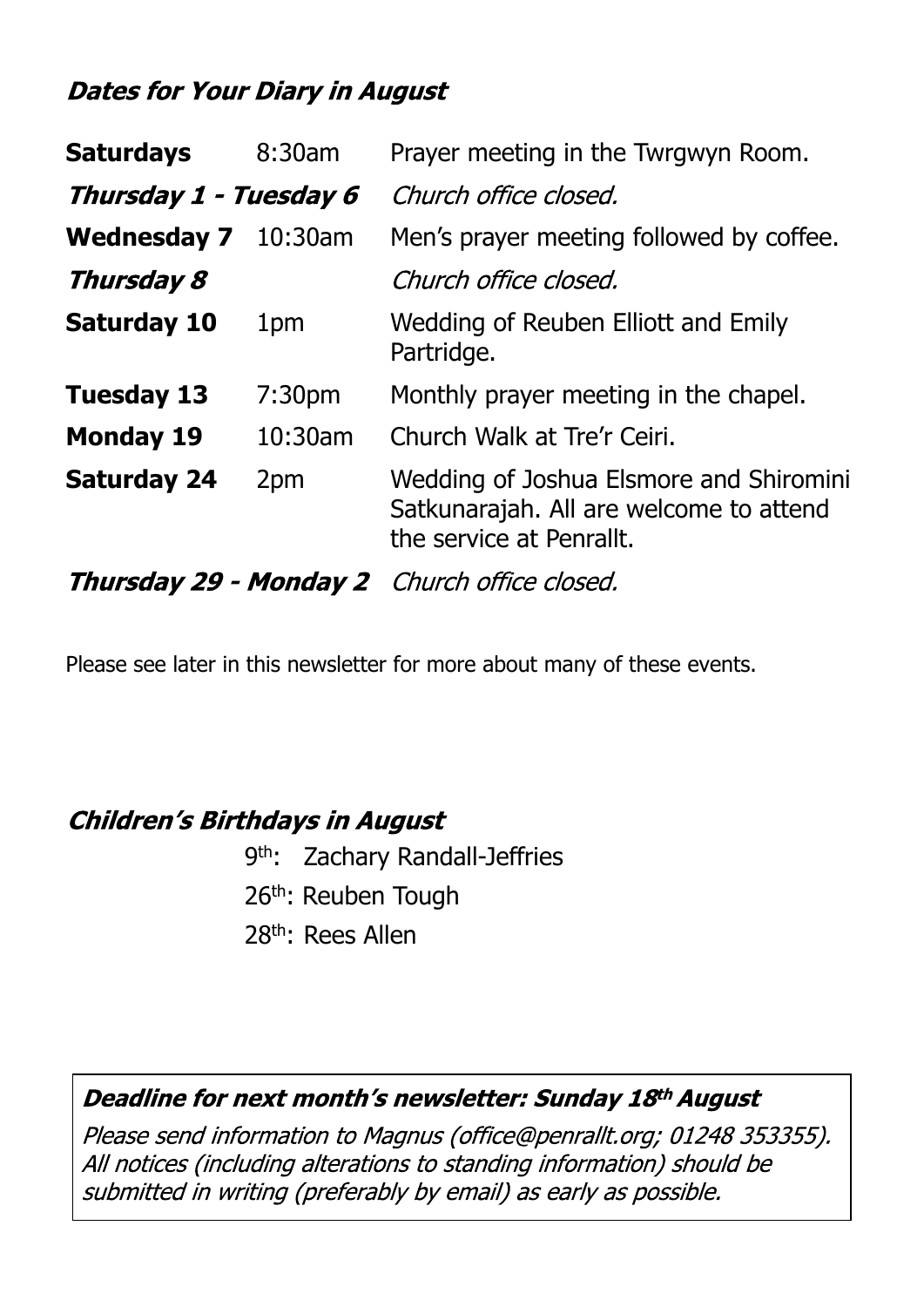# **Homegroups**

Many of our folk meet in small groups during the week for Bible study, prayer and fellowship. We encourage you to join one of these groups if you are able to. NB groups do not meet every week - please check with the named contact. All landline numbers below have the 01248 area code.

| <b>Day</b> | Time    | <b>Group Name</b>                    | <b>Contacts</b>                                     |
|------------|---------|--------------------------------------|-----------------------------------------------------|
| <b>Mon</b> | 7:00pm  | <b>Delta</b>                         | Brian Wheatcroft (602516)<br>Pat MacKenzie (670948) |
| <b>Tue</b> | 7:30pm  | <b>Nilgiri</b>                       | Joan Beer (353874)                                  |
| <b>Tue</b> | 7:30pm  | <b>Tyddyn Isaf</b><br>(Menai Bridge) | Magnus Forrester-Barker<br>(717570)                 |
| Wed        | 7:30pm  | <b>Nomads</b>                        | Pat & Roger Borlace<br>(713146)                     |
| Fri        | 10:30am | The Lydias                           | Freda Birchall (371316)<br>Lesley Jackson (680330)  |

# **◊ Baptism Preparation**

We are intending to run a course on "Christian basics as preparation for baptism" in the autumn. If you are interested, please speak to John Thompson (moderator@penrallt.org) soon.

## *◊* **Bible Unzipped**

## Saturday 21st September 9:30am

This is a theological learning community that meets monthly on the third Saturday morning at Rhos-on-Sea URC Church. Bible Unzipped is entirely free though donations towards costs are welcome. For more information, please speak to Roger Malone or Magnus Forrester-Barker. There will be no session in August but we look forward to a very special morning in September with our guest speaker Rosa Hunt, co-principal of South Wales Baptist College.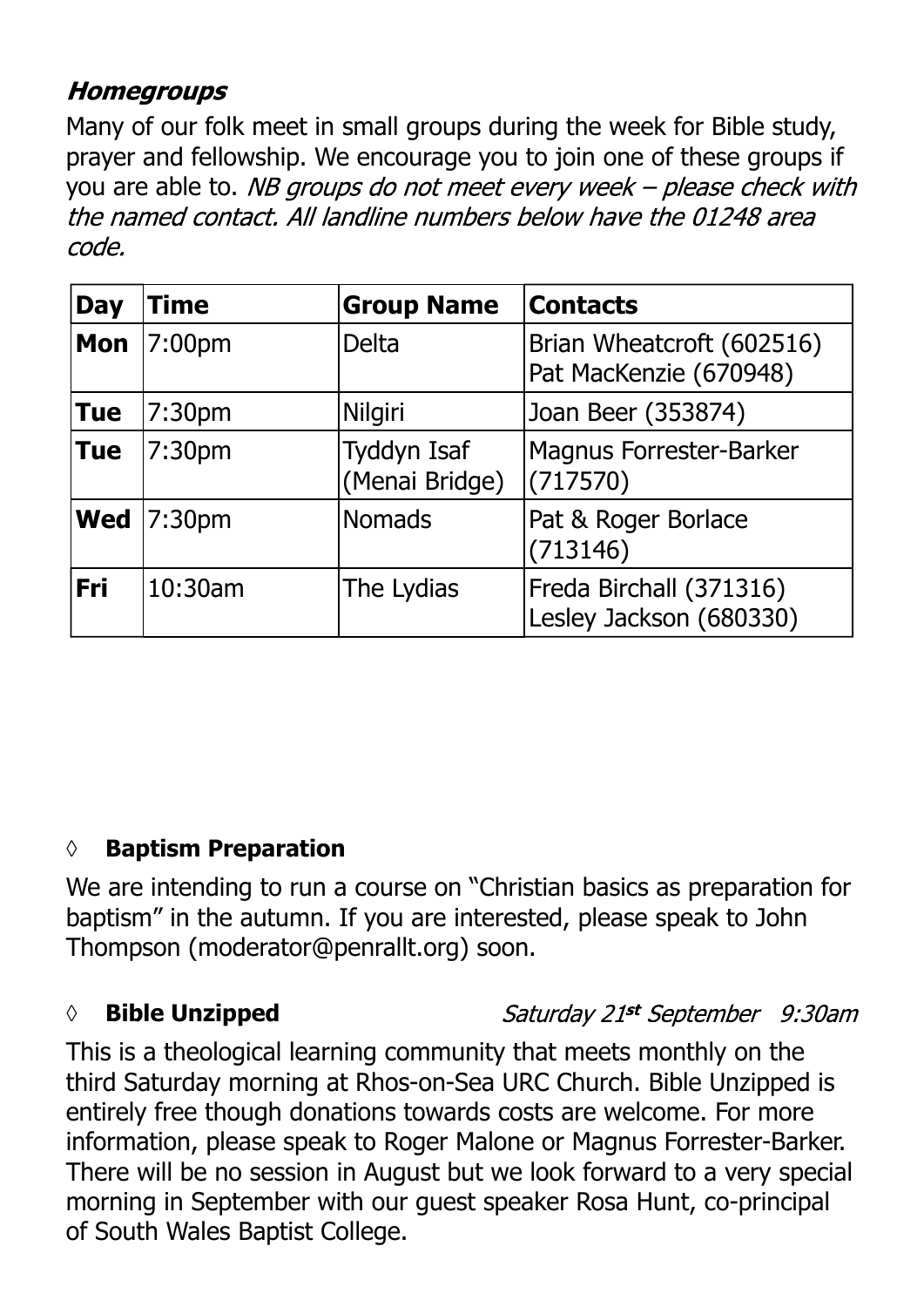## *◊* **Church Lunch**

There will be no church lunch in August. The next one will be on Sunday 1<sup>st</sup> September.

#### *◊* **Church Walk**

Monday 19th August 10:30am

We will meet at the lay-by on the B4417 Nefyn Road at the foot of the Tre'r Ceiri footpath, about 1 mile from the junction with the A499 (Grid Ref:378 442). Approximately 5.5 miles and quite steep in places. Bring packed lunch and sturdy footwear. For more information please contact Penelope Williams (penelope.brynalun@gmail.com; 01248 670465).

## **◊ Interim Moderator**

During our current pastoral vacancy, Revd. John Thompson, the Minister of Llanelwy Community Church, is serving as our Moderator. In addition to chairing members' and deacons' meetings, John will be preaching at Penrallt roughly once a month and will be in the office at times during the week. Usually this will be on Wednesday mornings but the day and time will vary, so please contact either John (moderator@penrallt.org, 07931 150697) or Magnus (office@penrallt.org, 01248 353355) in advance if you would like to arrange a meeting. Please avoid contacting John on Saturdays, except in case of serious emergency, as this is his day off.

## *◊* **Monthly Prayer Meeting**

Tuesday 13th August 7:30pm

Our monthly mid-week prayer meetings, for the whole congregation, usually take place in the chapel and last about an hour. The next meeting after this one will be on Wednesday 11<sup>th</sup> September.

# **◊ Pastoral Help**

If you have issues of concern about your own or someone else's welfare, please contact a member of the Pastoral Care team: Adrienne Ferrada; Gwen Hicks (353648); Geoff Moore (410582); Helen Thomas (600174); Roshni Verghese (07967 320048).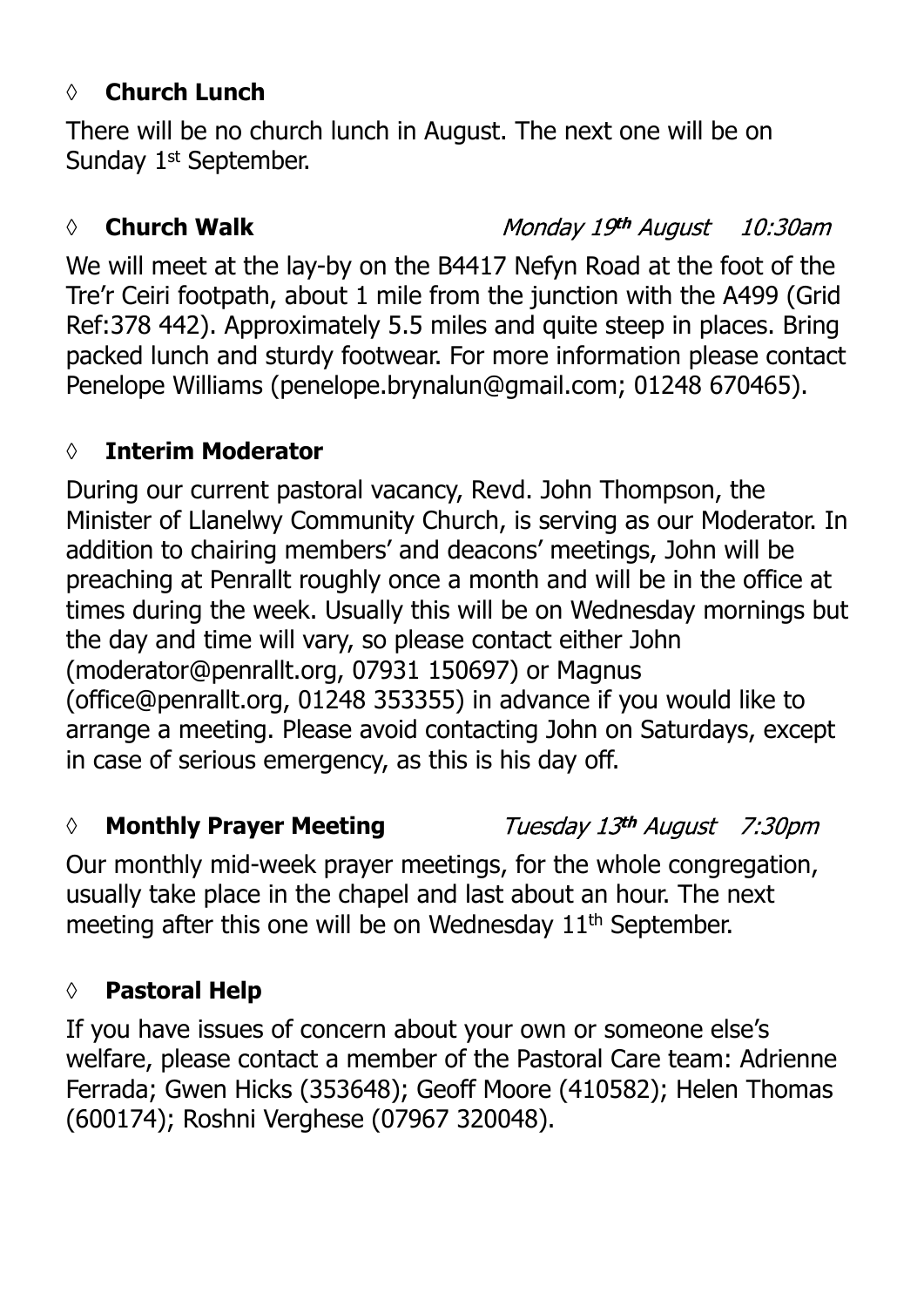# **◊ Pray for Penrallt Every Day**

We believe in prayer and encourage people to pray. You can send prayer request to our electronic diary via office@penrallt.org (there are also prayer cards in the church porch that you can fill in). Better still, you can receive the prayer diary straight to your inbox every Monday (or occasionally later in the week) by emailing the office now and requesting to be put on the list. For more immediate and interactive sharing of prayers, search on Facebook for *Penrallt Prayer Point* and send a request to join our group.

### **◊ Rough Sleepers**

We do not recommend giving money directly to the rough sleepers in Upper Bangor. You will find labelled envelopes in the porch for a gift that will buy meal vouchers which are distributed to the homeless by the Cathedral; this certainly would be a more meaningful form of help.

### *◊* **Sunday Afternoon Services**

On the first Sunday afternoon of the month we usually take a short service at the Haulfre residential home in Llangoed (near Beaumaris). The service starts at 2:15pm and lasts roughly half an hour. We will be taking a break in August; the next service will be on Sunday 8th September (NB this is the second Sunday of the month!).

## **Pastoral Care Training**

There is an opportunity to attend a brief Pastoral Care training session led by Andy Peck from Waverly Abby House, on Tuesday 3rd September from 12:30 to 3:30pm

This will be in the chapel. The event is open to deacons, home group leaders, Prayer & Care team and any others interested in getting to know the basics of pastoral care. If anyone is interested please contact Roshni (07967320048). Places are limited and will be allocated on a first come first served basis. There is a cost of £10 per head; the church will underwrite this for Penrallt people but any donations from those who are able to give will be really appreciated.